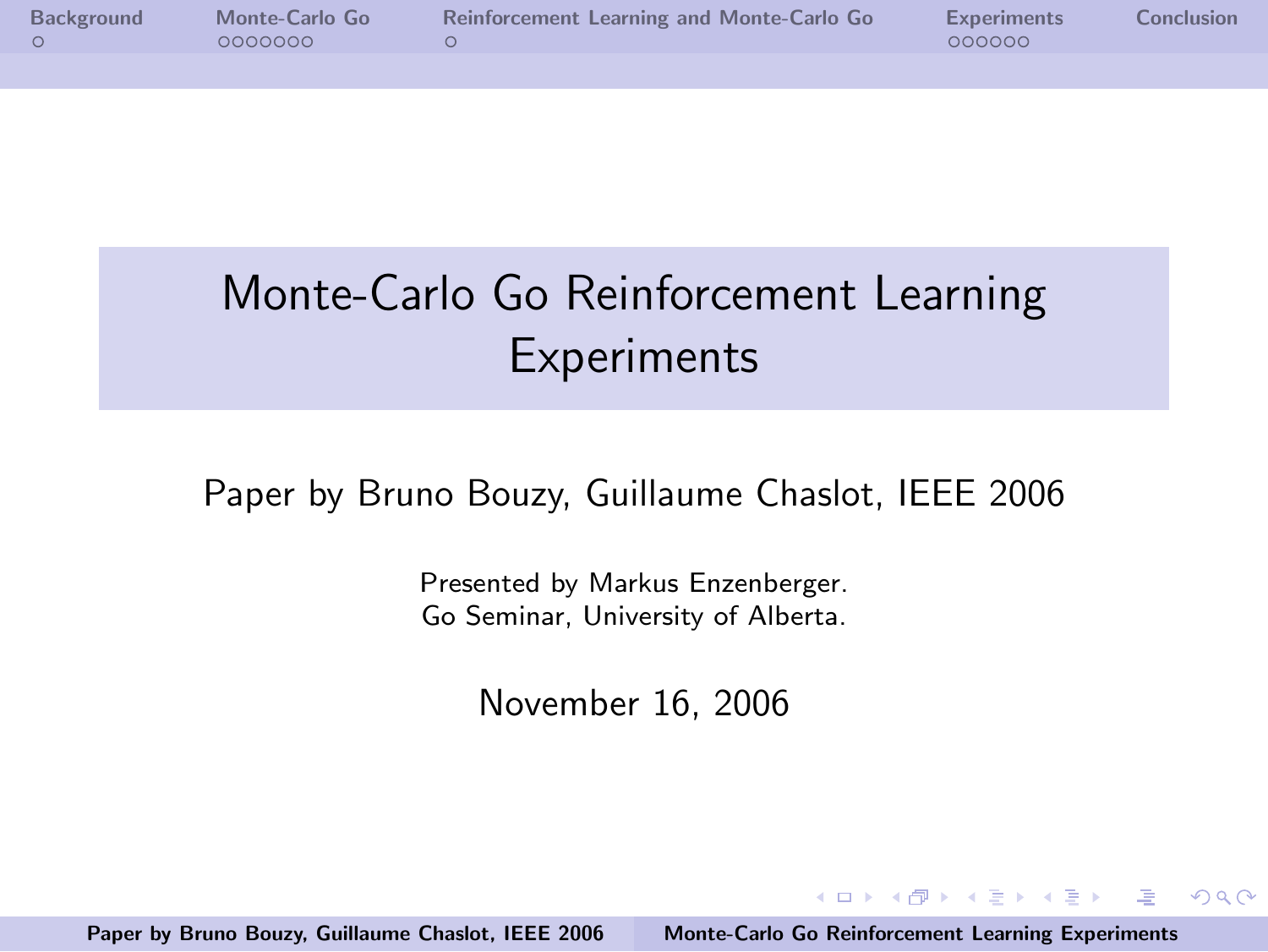| Background | Monte-Carlo Go | Reinforcement Learning and Monte-Carlo Go | <b>Experiments</b> | <b>Conclusion</b> |
|------------|----------------|-------------------------------------------|--------------------|-------------------|
|            | 0000000        |                                           | 000000             |                   |
|            |                |                                           |                    |                   |

#### **[Background](#page-2-0)** [Indigo project](#page-2-0)

#### [Monte-Carlo Go](#page-3-0)

[Basic Monte-Carlo Go](#page-3-0) [Monte-Carlo Go with specific knowledge](#page-6-0)

#### [Reinforcement Learning and Monte-Carlo Go](#page-10-0)

[The randomness dimension](#page-11-0)

#### **[Experiments](#page-12-0)**

[Experiment 1: On program vs. population](#page-12-0) [Experiment 2: relative difference at MC level](#page-16-0)

#### [Conclusion](#page-18-0)

イロメ イ何 メラモン イラメ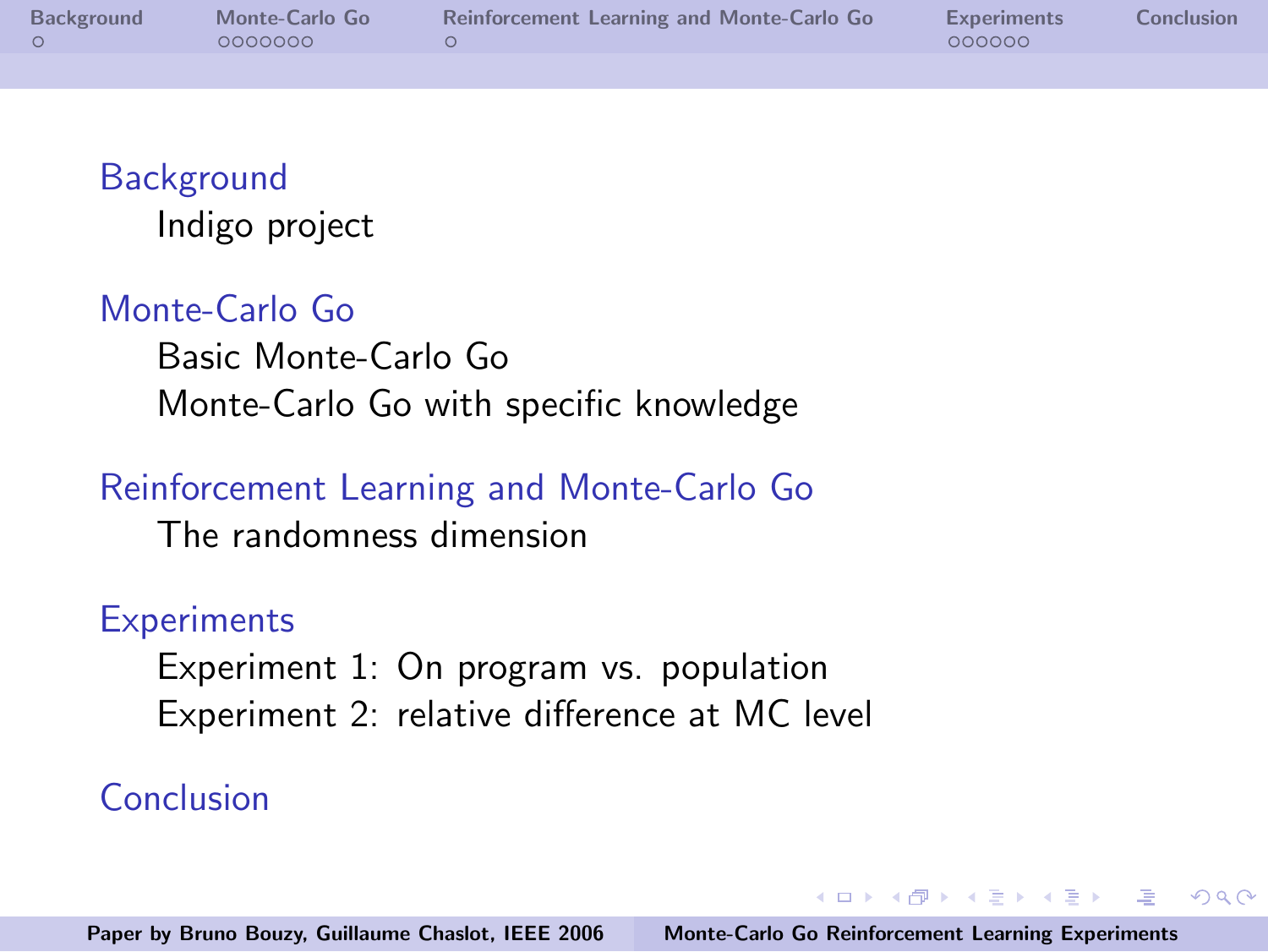| <b>Background</b> | Monte-Carlo Go<br>0000000 | Reinforcement Learning and Monte-Carlo Go | <b>Experiments</b><br>000000 | Conclusion |
|-------------------|---------------------------|-------------------------------------------|------------------------------|------------|
| Indigo project    |                           |                                           |                              |            |
| Indigo project    |                           |                                           |                              |            |

- 9th KGS, 19x19, Dec 2005 (Formal: 3rd/7, Open: 1st/9)
- 8th KGS, 9x9, Formal, Nov 2005  $(4th/11)$
- 7th KGS, 19x19, Open, Oct 2005  $(2th/7)$
- 2005 WCGC, Tainan, Taiwan, Sept  $2005$  (6th/7)
- 10th CO, Taipei, Sept 2005 (19x19: 4th/7, 9x9: 3rd/9)
- 9th CO, Ramat-Gan, Jul 2004 (19x19: 3rd/5, 9x9: 4th/9)
- 8th CO, Graz, Nov 2003 (19x19: 5th/11, 9x9: 4th/10)
- Comp. Go Festival, Guyang, China, Oct 2002 (6th/10)
- 21st Century Cup, 2002, Edmonton, Canada (10th/14)
- Mind Sport Olymp. 2000, London, England  $(5th/6)$
- Ing Cup 1999 Shanghai, China  $(13th/16)$
- Ing Cup 1998 London, England  $(10th/17)$

<span id="page-2-0"></span> $(0,1)$   $(0,1)$   $(0,1)$   $(1,1)$   $(1,1)$   $(1,1)$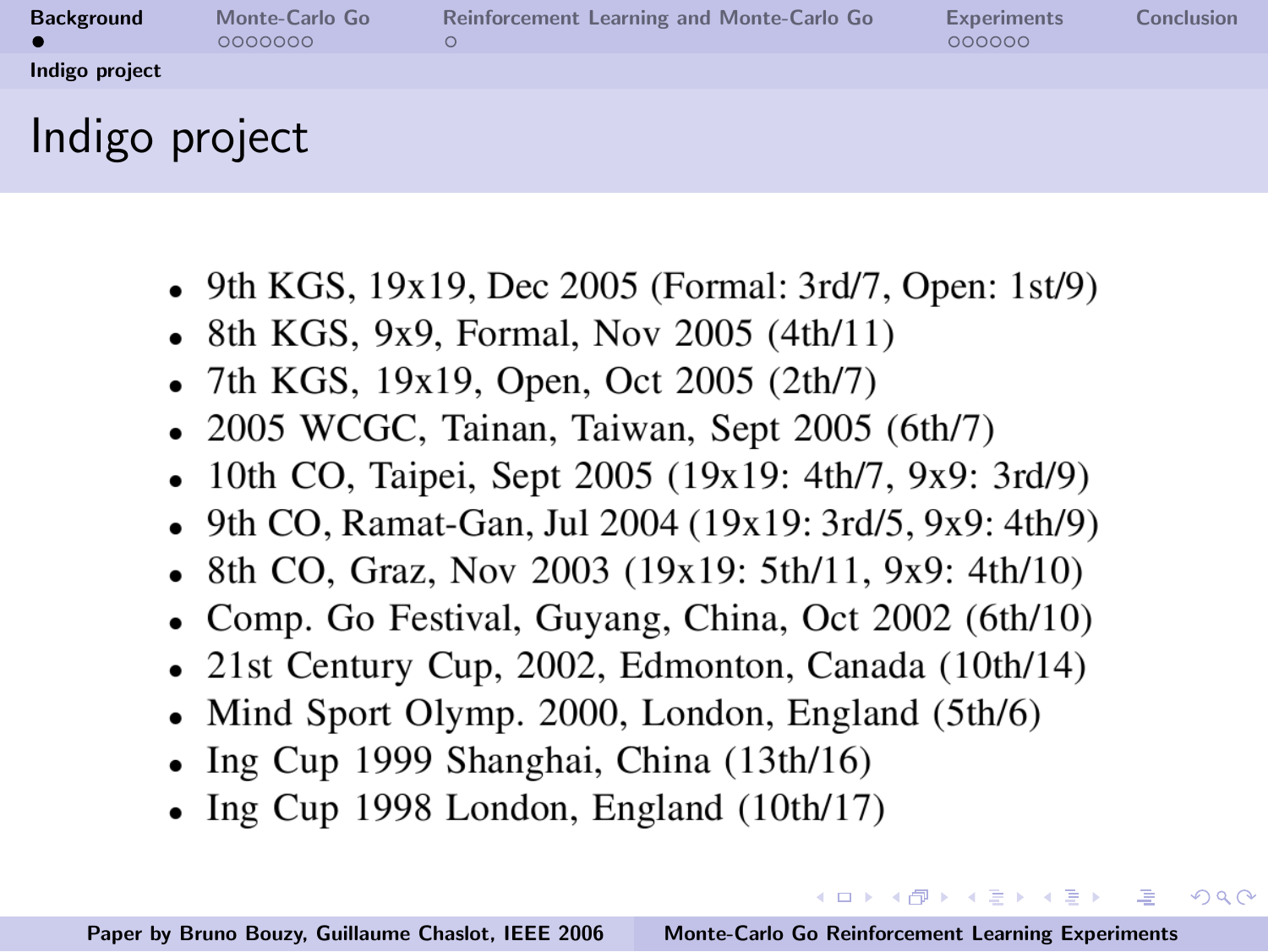| Background                  | Monte-Carlo Go<br>•0000000 | Reinforcement Learning and Monte-Carlo Go | <b>Experiments</b><br>000000 | Conclusion |
|-----------------------------|----------------------------|-------------------------------------------|------------------------------|------------|
| <b>Basic Monte-Carlo Go</b> |                            |                                           |                              |            |
|                             |                            |                                           |                              |            |

# Basic Monte-Carlo Go

- General MC model (Abramson)
- $\triangleright$  all-moves-as-first heuristic (Brügmann)
- ► Standard deviation, random games,  $9 \times 9 \approx 35$
- $\blacktriangleright$  Precision: 1 point
- ► 1000 games  $\equiv$  68 % confidence
- ► 4000 games  $\equiv$  95 % confidence

イロト イ押ト イチト イチト

<span id="page-3-0"></span>压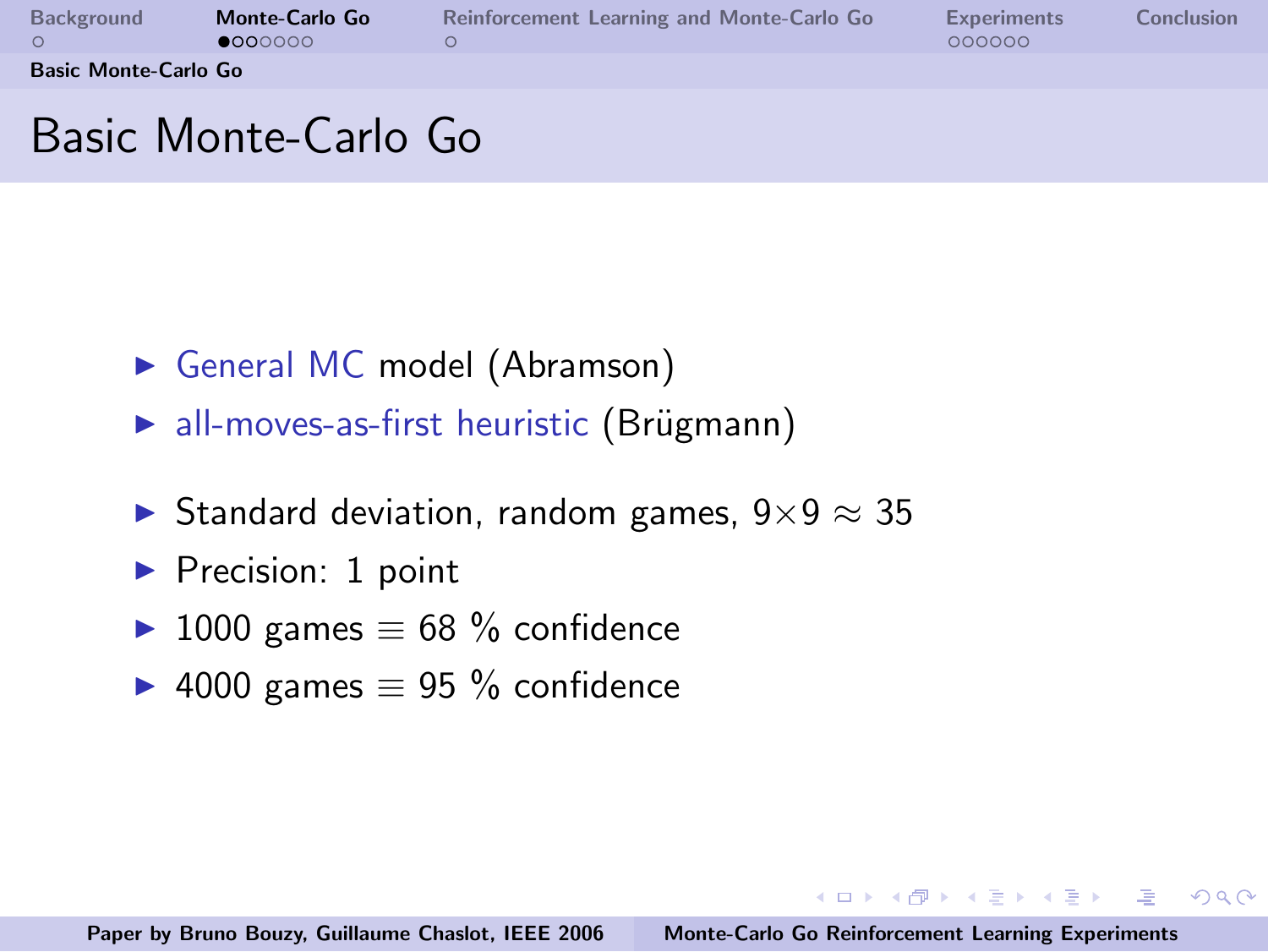| Background                  | Monte-Carlo Go<br>0000000 | Reinforcement Learning and Monte-Carlo Go | <b>Experiments</b><br>000000 | Conclusion |
|-----------------------------|---------------------------|-------------------------------------------|------------------------------|------------|
| <b>Basic Monte-Carlo Go</b> |                           |                                           |                              |            |

### Progressive pruning



Fig. 1. Progressive pruning: the root is expanded (1). Random games start on children (2). After several random games, some moves are pruned (3). After other random games, one move is left, and the process stops (4).

Paper by Bruno Bouzy, Guillaume Chaslot, IEEE 2006 [Monte-Carlo Go Reinforcement Learning Experiments](#page-0-0)

イロメ イ御メ イヨメ イヨメ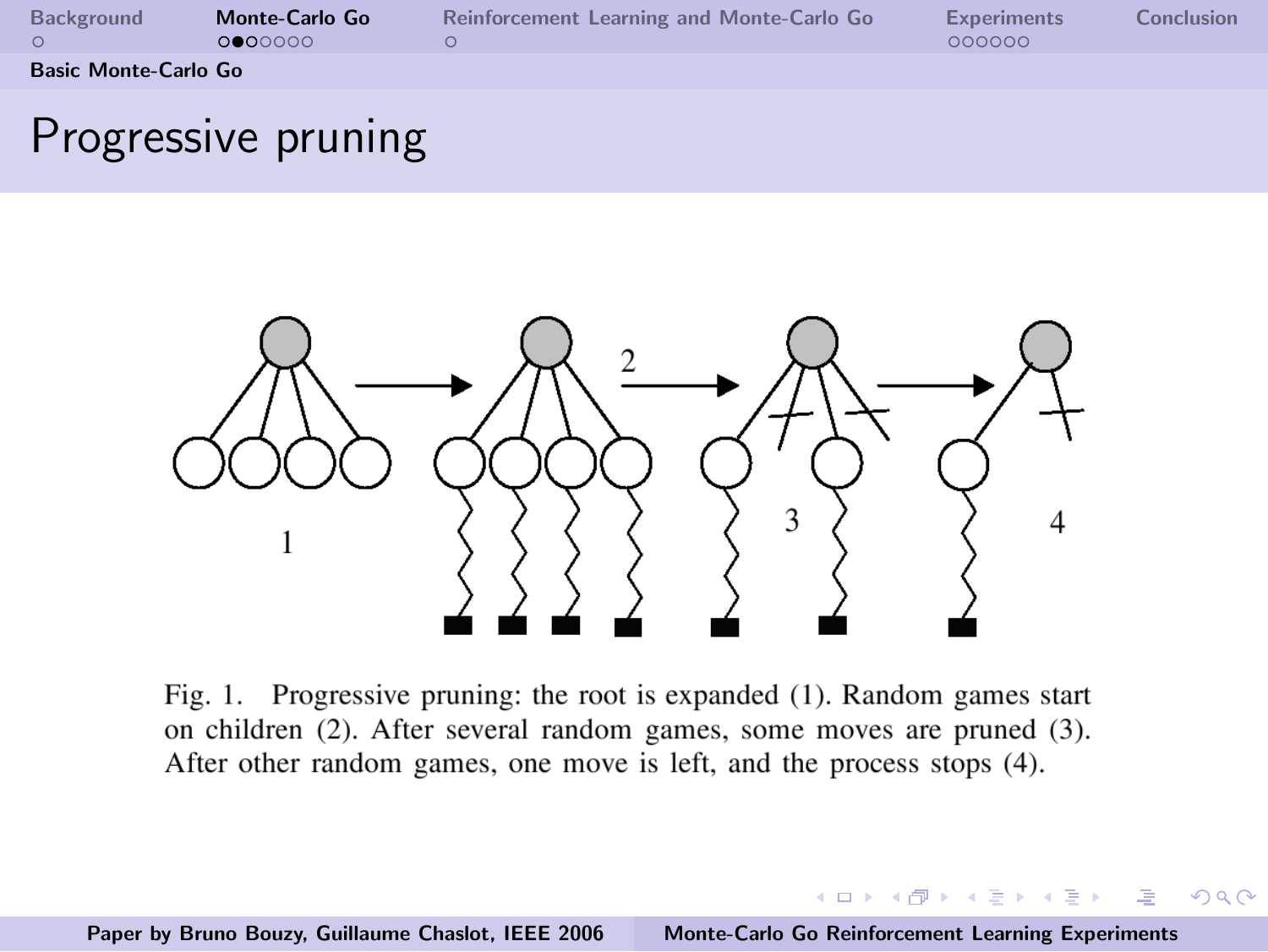| Background                  | Monte-Carlo Go<br>0000000 | Reinforcement Learning and Monte-Carlo Go | <b>Experiments</b><br>000000 | Conclusion |
|-----------------------------|---------------------------|-------------------------------------------|------------------------------|------------|
| <b>Basic Monte-Carlo Go</b> |                           |                                           |                              |            |
|                             | Advantages of MC          |                                           |                              |            |

- $\triangleright$  Bouzy, Helmstetter: MC programs on par with Indigo2002
- $\triangleright$  MC takes advantage of faster computers
- $\blacktriangleright$  Heavily knowledge based programs less robust
- $\triangleright$  Global view (avoids errors due to decomposition)
- $\blacktriangleright$  Easy to develop

 $(0,1)$   $(0,1)$   $(0,1)$   $(1,1)$   $(1,1)$   $(1,1)$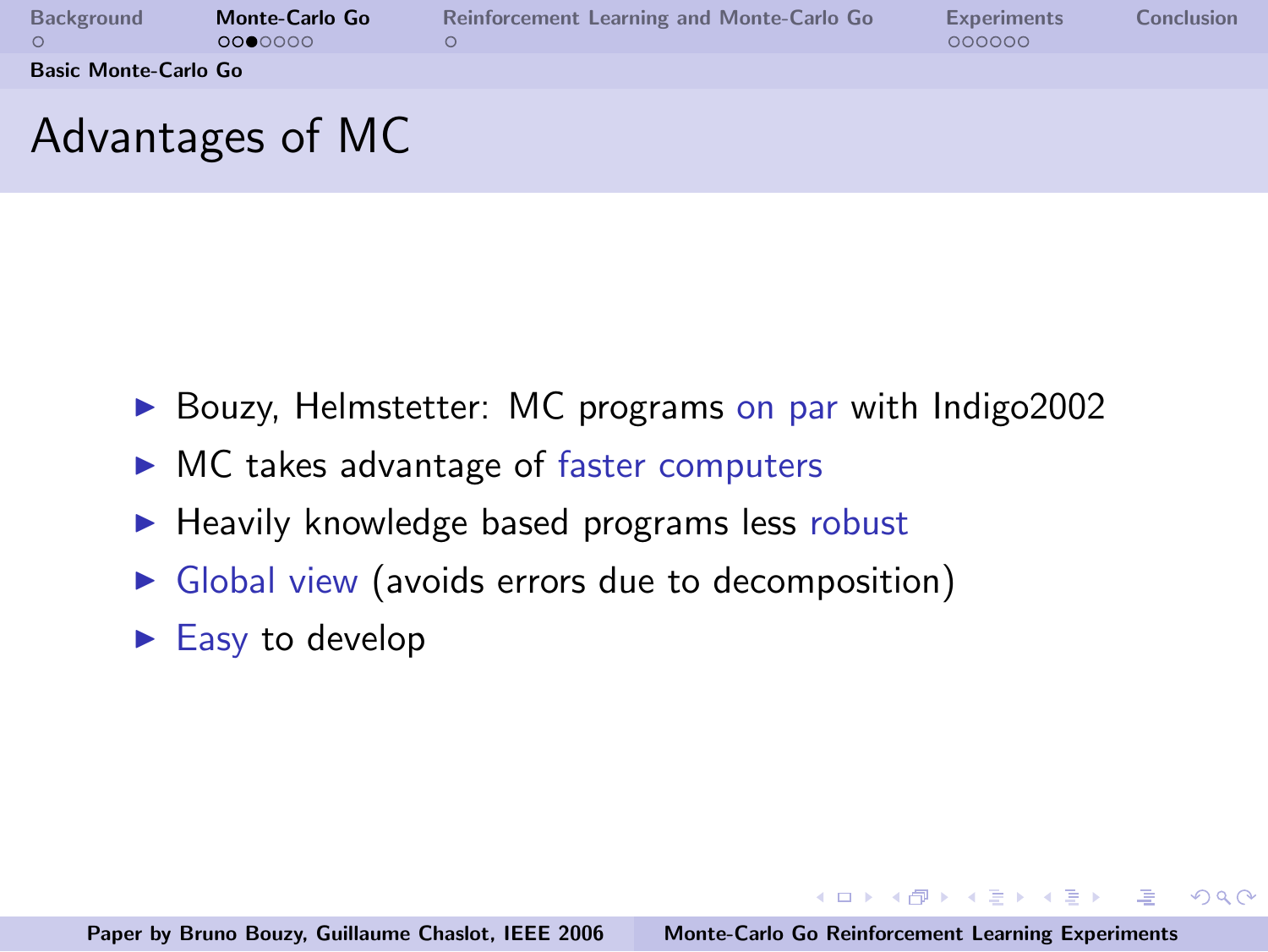| Background    | Monte-Carlo Go<br>0000000              | Reinforcement Learning and Monte-Carlo Go | <b>Experiments</b><br>000000 | Conclusion |
|---------------|----------------------------------------|-------------------------------------------|------------------------------|------------|
|               | Monte-Carlo Go with specific knowledge |                                           |                              |            |
| Indigo $2003$ |                                        |                                           |                              |            |

Two ways of associating Go knowledge with MC

- $\blacktriangleright$  Pre-select moves for MC
- $\blacktriangleright$  Insert knowledge in random games ("pseudo-random" := non-uniform probability)

イロメ イ部メ イヨメ イヨメー

 $\equiv$ 

<span id="page-6-0"></span> $OQ$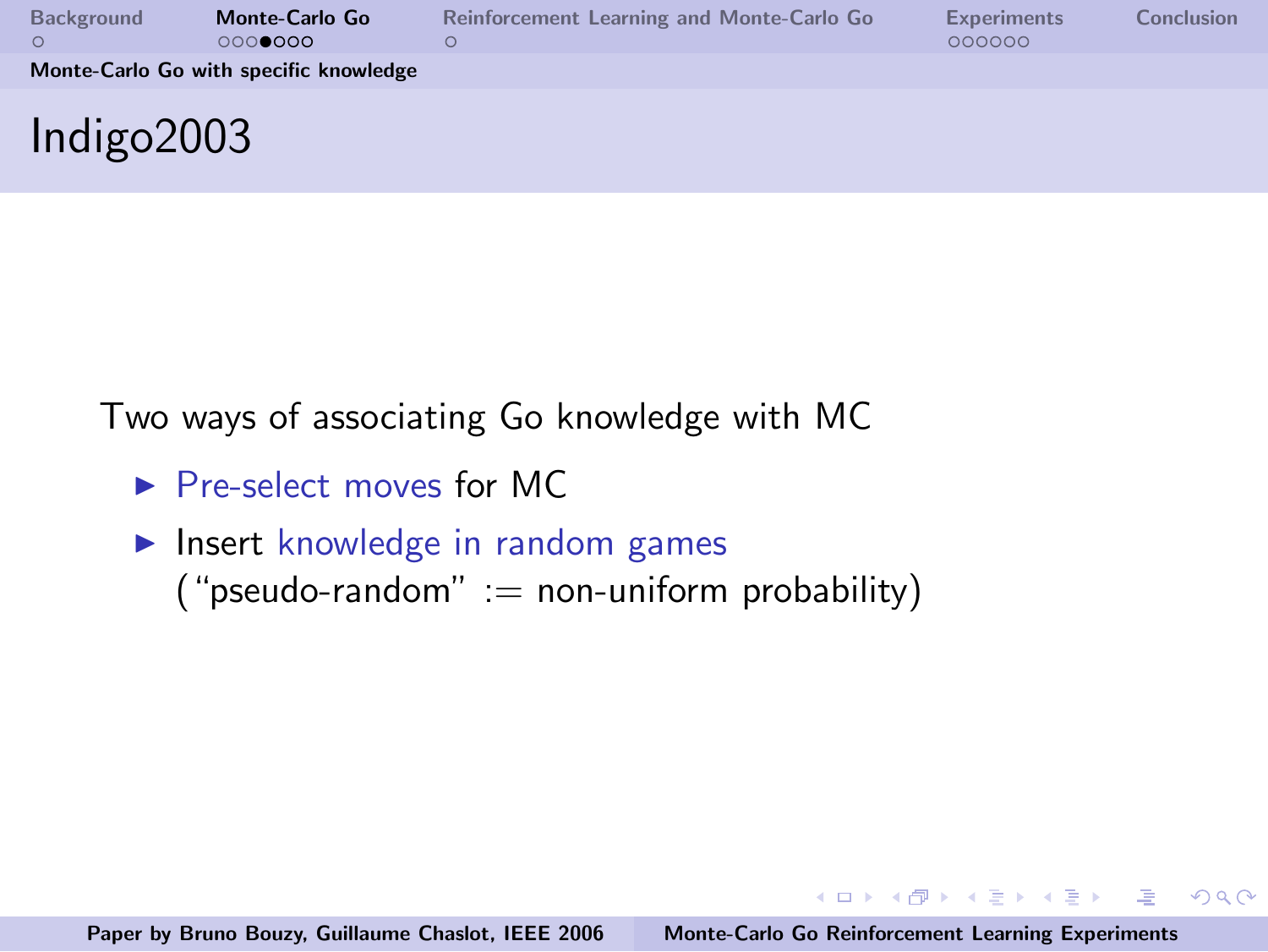| Background | Monte-Carlo Go<br>0000000              | Reinforcement Learning and Monte-Carlo Go | <b>Experiments</b><br>000000 | Conclusion |
|------------|----------------------------------------|-------------------------------------------|------------------------------|------------|
|            | Monte-Carlo Go with specific knowledge |                                           |                              |            |

# Two Modules of Indigo2003



Fig. 2. The two modules of Indigo2003: the pre-selection module selects  $N_{select}$  moves by the mean of lot of knowledge, and local tree searches, additionnally yielding a conceptual evaluation of the position. Then, among the  $N_{select}$  moves, the MC module selects the move to play by the mean of random simulations.

イロト イ押ト イチト イチト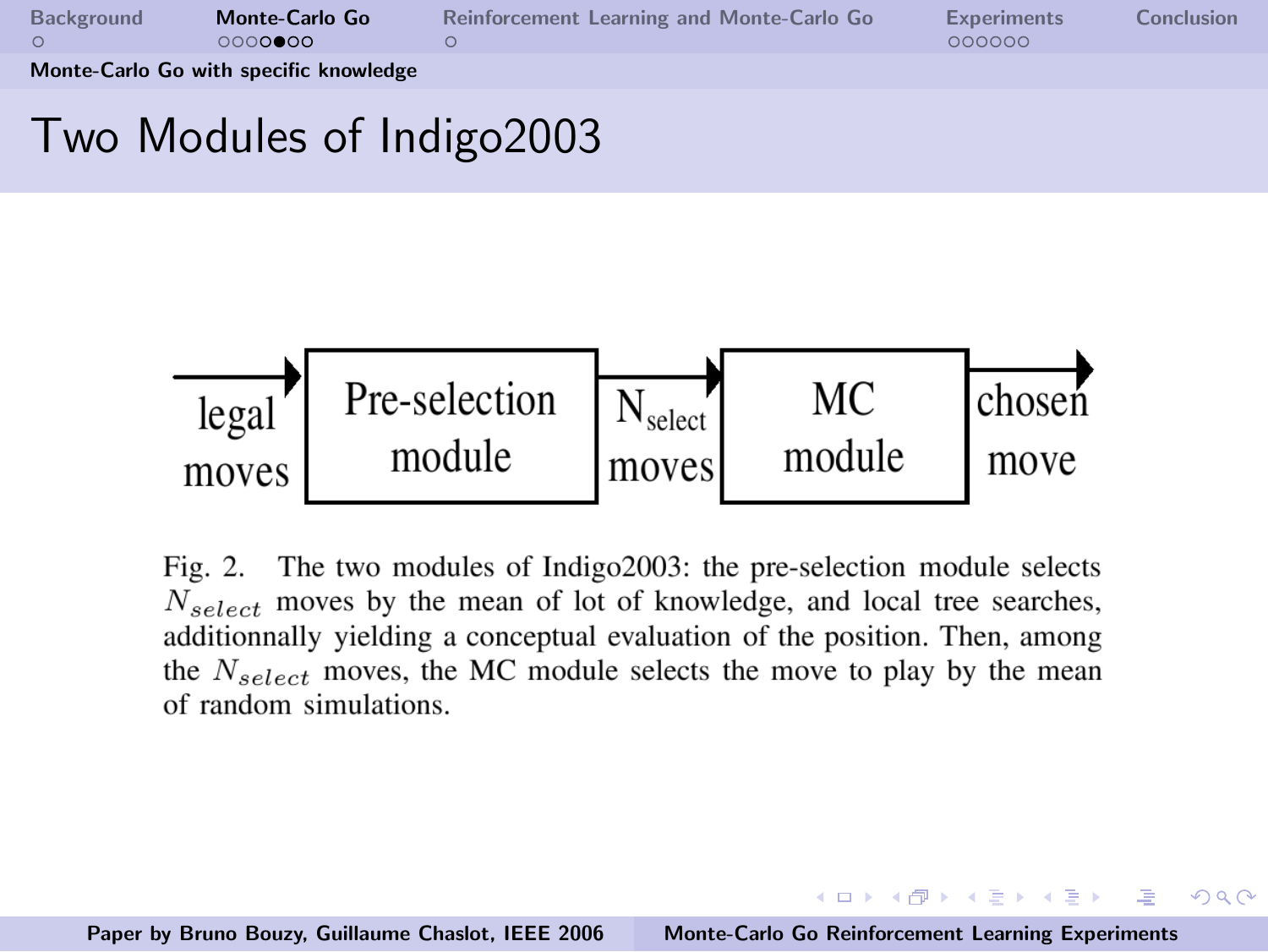| Background | Monte-Carlo Go                         | Reinforcement Learning and Monte-Carlo Go | <b>Experiments</b> | Conclusion |
|------------|----------------------------------------|-------------------------------------------|--------------------|------------|
|            | 0000000                                |                                           | 000000             |            |
|            | Monte-Carlo Go with specific knowledge |                                           |                    |            |

# Pseudo-Random (PR) player

- $\triangleright$  Capture-escape urgency: fill last liberty of one-liberty string urgency linear in string size
- $\blacktriangleright$  Cut-connect urgency:  $3\times3$  patterns (smaller: insufficient; larger: lower urgency)
- $\triangleright$  Total urgency is sum of both urgencies
- $\triangleright$  Probability of move proportional to total urgency
	- $\bullet$  3x3 pattern urgency table
	- $3^8$  3x3 pattern (center is empty)
	- 25 dispositions to the edge
	- #patterns =  $250,000$
	- one-liberty urgency

 $(0,1)$   $(0,1)$   $(0,1)$   $(1,1)$   $(1,1)$   $(1,1)$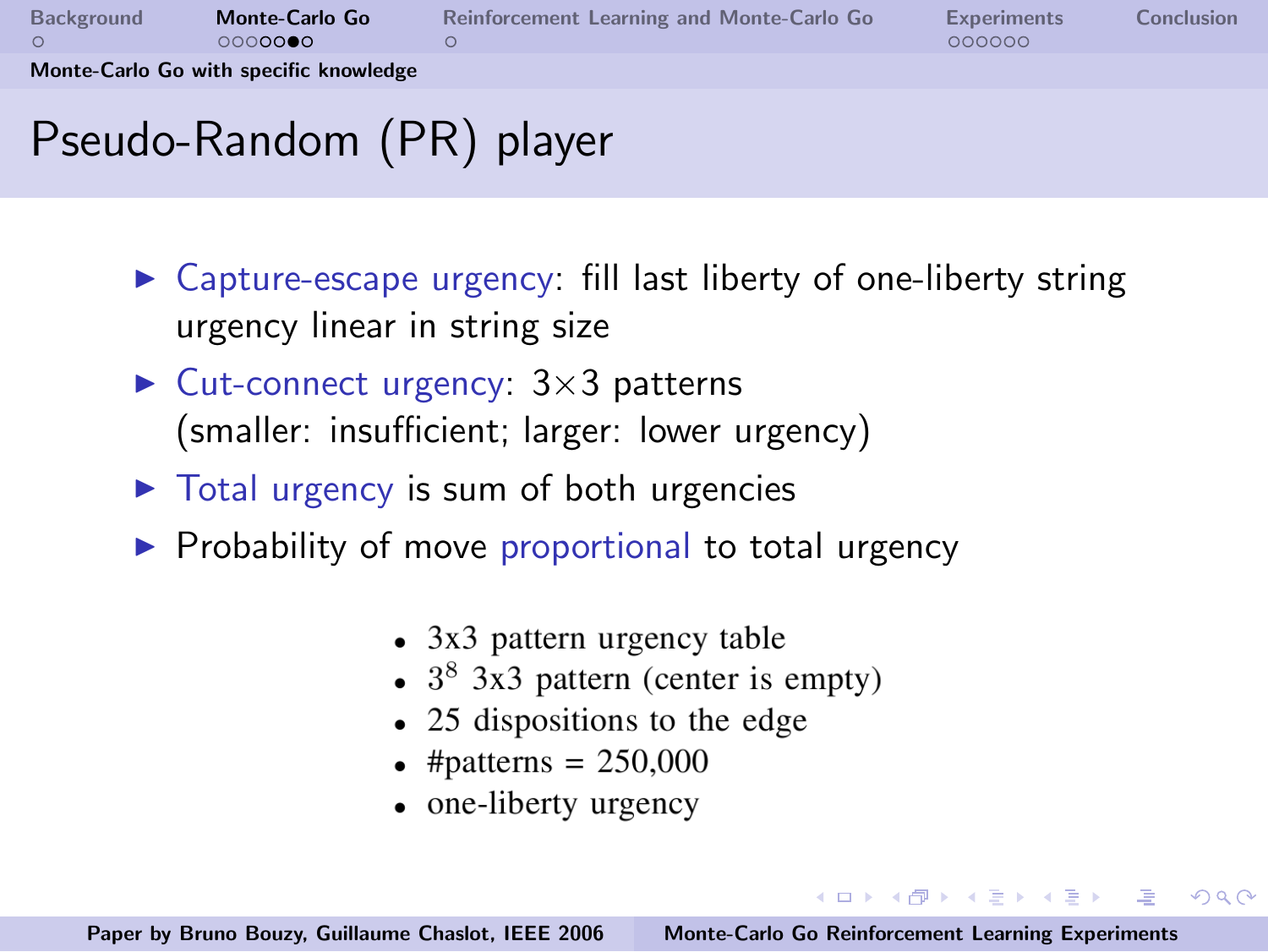| Background | Monte-Carlo Go<br>0000000              | Reinforcement Learning and Monte-Carlo Go | <b>Experiments</b><br>000000 | Conclusion |
|------------|----------------------------------------|-------------------------------------------|------------------------------|------------|
|            | Monte-Carlo Go with specific knowledge |                                           |                              |            |
|            | MC (Manual) vs MC(Zero)                |                                           |                              |            |

- $\blacktriangleright$  Manual: urgencies assigned to 3×3 patterns assigned by human expert
- $\triangleright$  correspond to  $Go$  concepts such as cut and connect
- $\triangleright$  contains non-zero and high values only very sparsely

| board size | 9x9 | 13x13 | 19x19 |
|------------|-----|-------|-------|
| mean       | 8+  | +40   | +100  |
| %<br>wins  | 68% | 93%   |       |

#### **TABLE II**

RESULTS OF  $MC(Manual)$  VS  $MC(Zero)$  for the USUAL BOARD

SIZES.

イロト イ押ト イチト イチト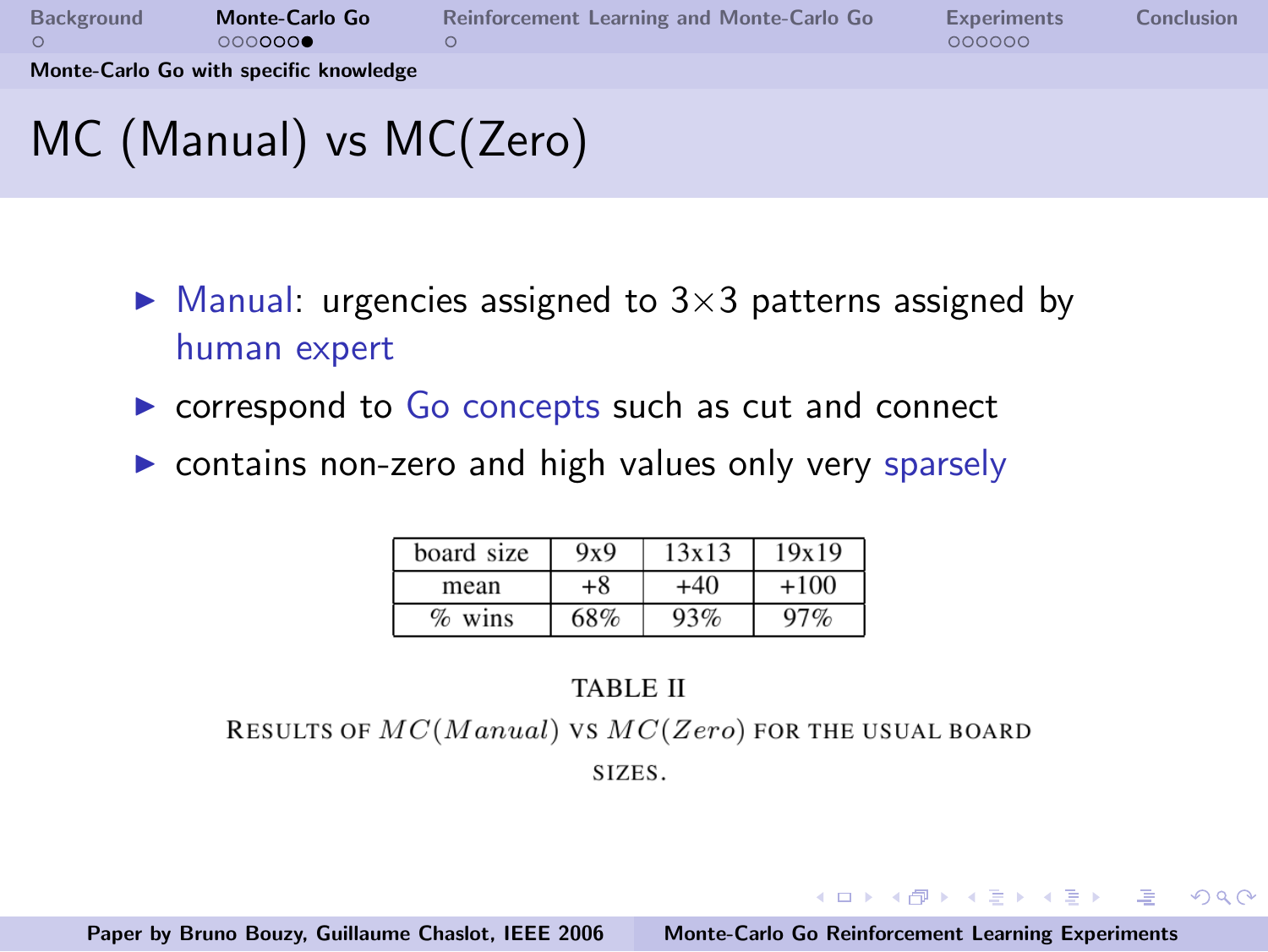イロメ イタメ イチメ イチメー

 $\Omega$ 

<span id="page-10-0"></span>遥

# Reinforcement Learning and Monte-Carlo Go

- $\triangleright$  Q-learning for learning action values
- $\triangleright$   $p_1$  better than  $p_2$  (at random level) does not necessarily mean that  $MC(p_1)$  better than  $MC(p_2)(atMC level)$
- $\blacktriangleright$  Randomization vs. determinism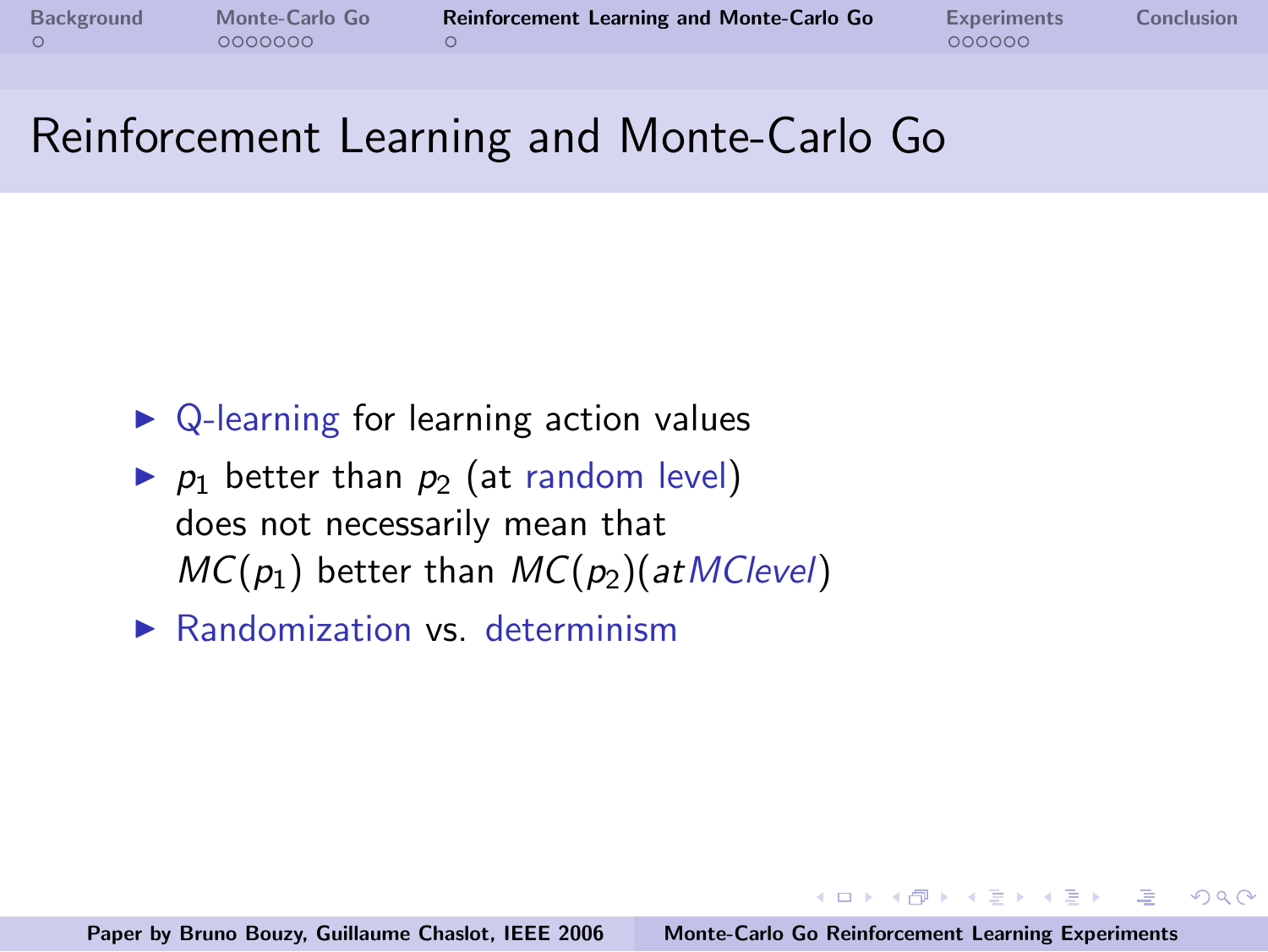| Background               | Monte-Carlo Go<br>0000000 | Reinforcement Learning and Monte-Carlo Go | <b>Experiments</b><br>000000 | Conclusion |  |
|--------------------------|---------------------------|-------------------------------------------|------------------------------|------------|--|
| The randomness dimension |                           |                                           |                              |            |  |

### The randomness dimension



Fig. 3. The randomness dimension: the completely deterministic programs are situated on the left. Zero is situated on the right. On the left of Zero, there are the  $PR$  programs and  $Manual$ . On the right of deterministic programs, there are  $\epsilon$ -greedy programs [1]. The temperature indicates a randomisation degree: 0 for deterministic programs, and infinite for  $Zero$ , the uniform probability player.

Paper by Bruno Bouzy, Guillaume Chaslot, IEEE 2006 [Monte-Carlo Go Reinforcement Learning Experiments](#page-0-0)

<span id="page-11-0"></span>イロメ イ部メ イヨメ イヨメー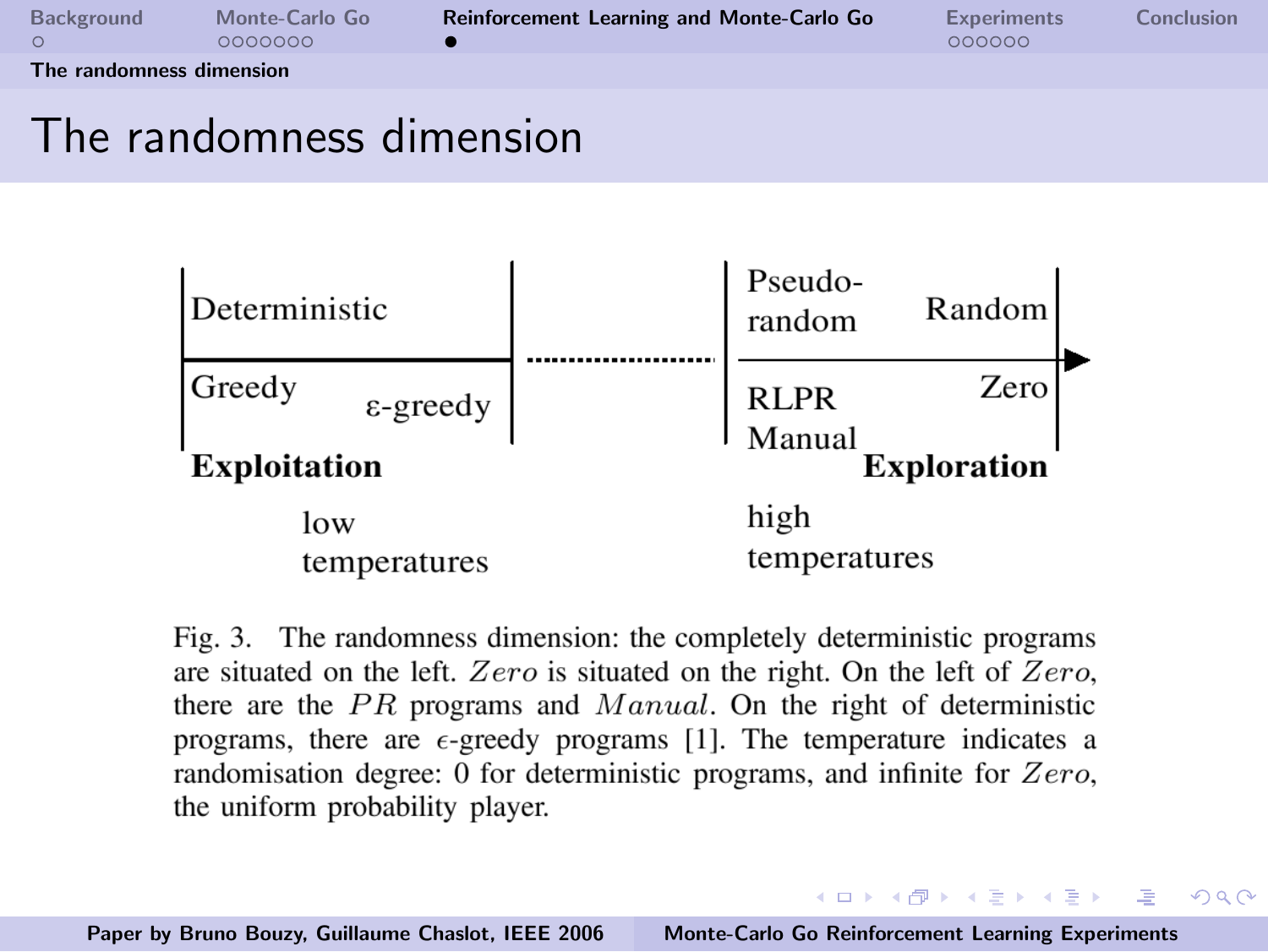| Background | Monte-Carlo Go | Reinforcement Learning and Monte-Carlo Go | <b>Experiments</b> | <b>Conclusion</b> |
|------------|----------------|-------------------------------------------|--------------------|-------------------|
|            | 0000000        |                                           | 000000             |                   |
|            |                |                                           |                    |                   |

Experiment 1: On program vs. population

# Experiment 1: One program vs. population

- $\triangleright$  Patterns have action values  $Q \in ]-1,+1[$
- $\blacktriangleright$  Urgency:

$$
U=(\frac{1+Q}{1-Q})^k
$$

 $\triangleright$  Value updates after playing a block of b games:  $Q_{\rm play}=Q_{\rm play}+\lambda^bQ_{\rm learn}$ 





<span id="page-12-0"></span>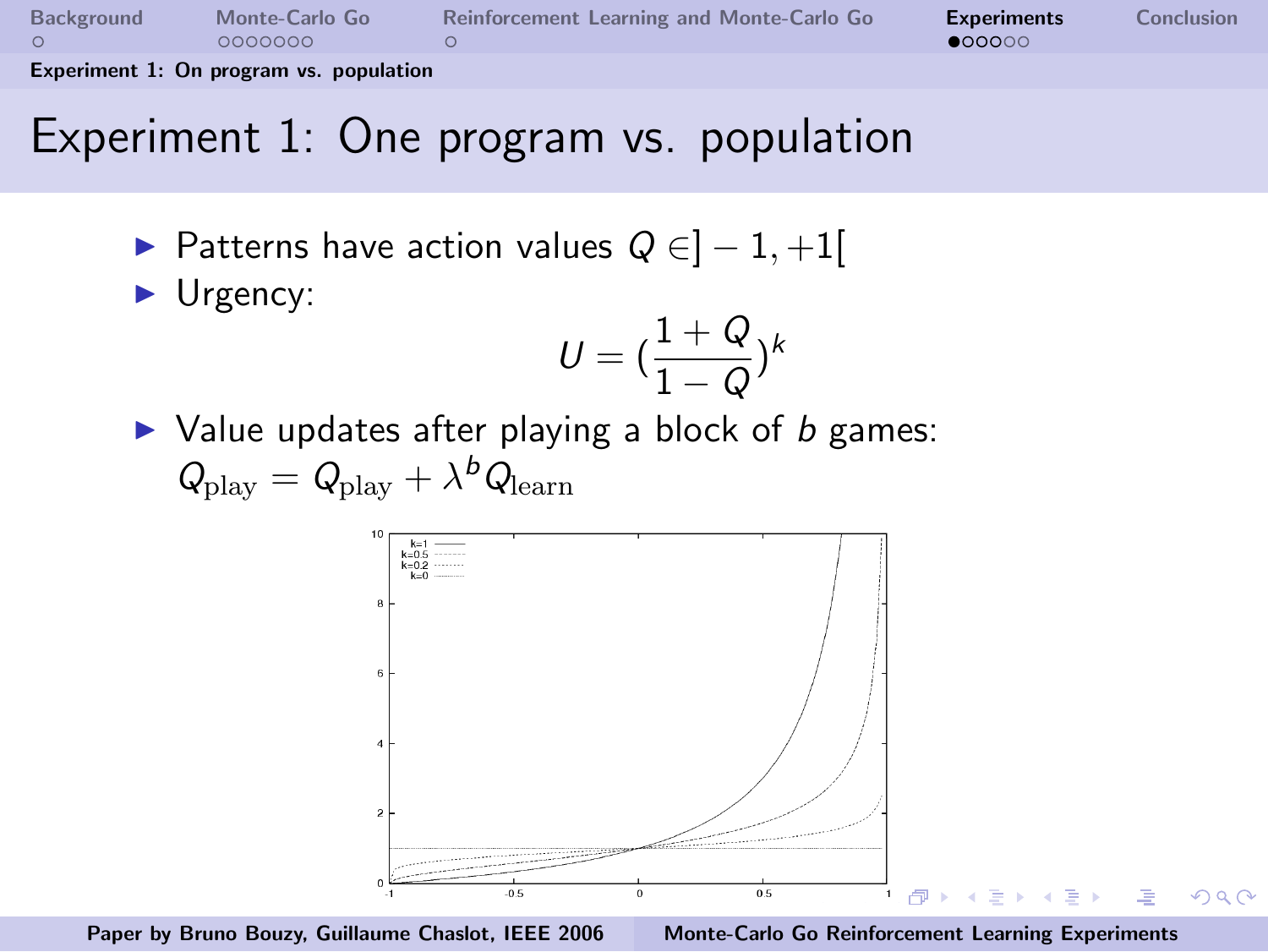| Background                              | Monte-Carlo Go | Reinforcement Learning and Monte-Carlo Go | <b>Experiments</b> | Conclusion |
|-----------------------------------------|----------------|-------------------------------------------|--------------------|------------|
|                                         | 0000000        |                                           | 000000             |            |
| Experiment 1: On program vs. population |                |                                           |                    |            |

### Experiment 1a: one unique learning program

- RI PR  $\gg$  7ero
- $\blacktriangleright$  RI PR  $\lt$  Manual
- $\triangleright$  MC(RLPR)  $\ll$  MC(Manual)
- $\blacktriangleright$  Highly dependent on initial conditions
- $\triangleright$  Q-values learnt in first block. later only these Q-values are increased

イロメ マ桐 メラミンマチャ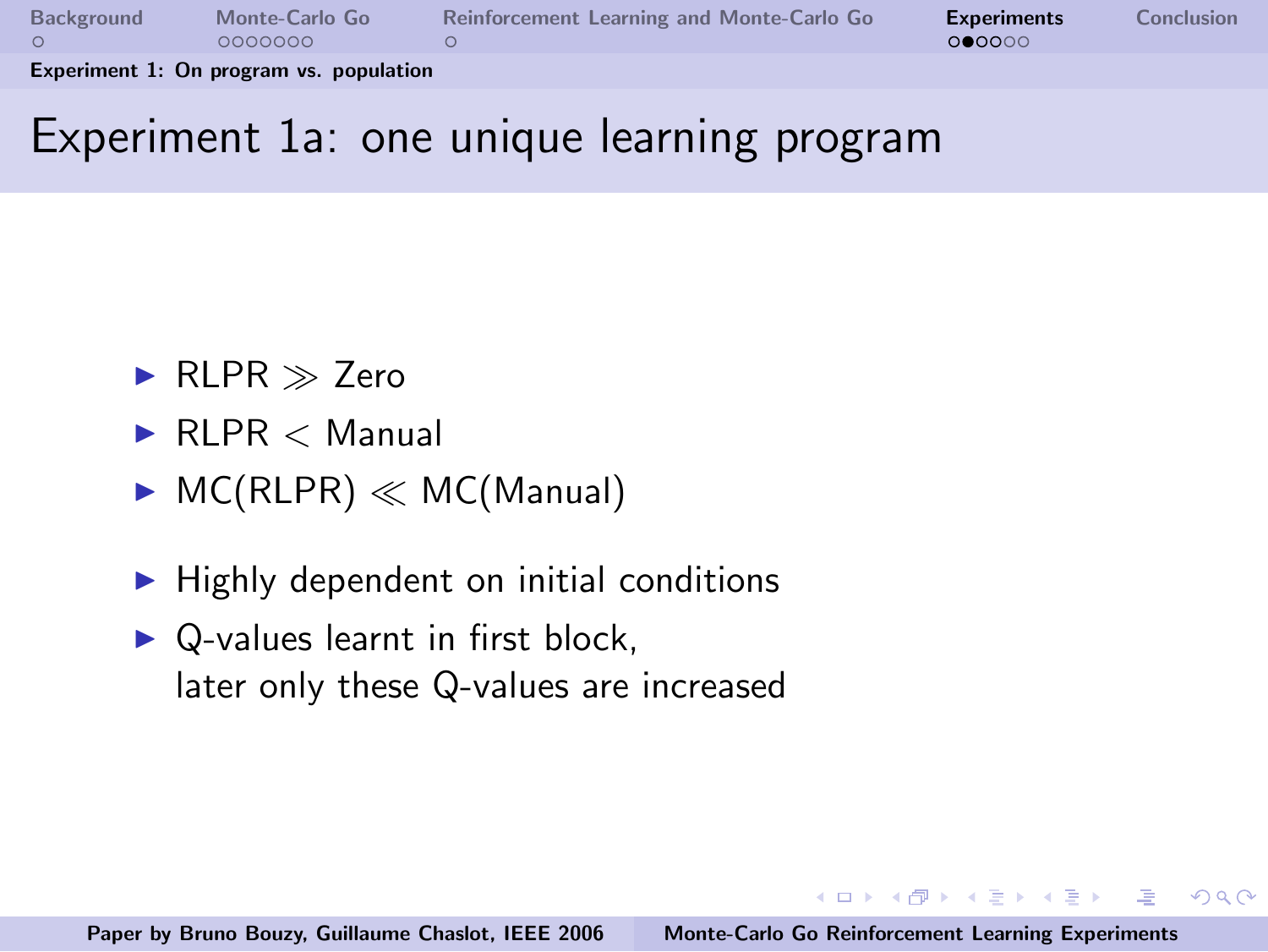| Background                              | Monte-Carlo Go | Reinforcement Learning and Monte-Carlo Go | <b>Experiments</b> | <b>Conclusion</b> |  |
|-----------------------------------------|----------------|-------------------------------------------|--------------------|-------------------|--|
|                                         | 0000000        |                                           | 000000             |                   |  |
| Experiment 1: On program vs. population |                |                                           |                    |                   |  |

# Experiment 1b: a population of learning programs

- $\blacktriangleright$  Evolutionary computing
- $\blacktriangleright$  Test against Zero and Manual
- $\triangleright$  Select and duplicate best programs according to some scheme
- Starting population  $=$  Zero
	- $\blacktriangleright$  RI PR = 7ero + 180
	- $\blacktriangleright$  RLPR = Manual 50
	- $\triangleright$  MC(RLPR)  $\ll$  MC(Manual)

Starting population  $=$  Manual

- $\blacktriangleright$  RI PR = 7ero + 180
- $\blacktriangleright$  RI PR = Manual + 50
- $\triangleright$  MC(RLPR) = MC(Manual) 20

イロト イ押ト イチト イチト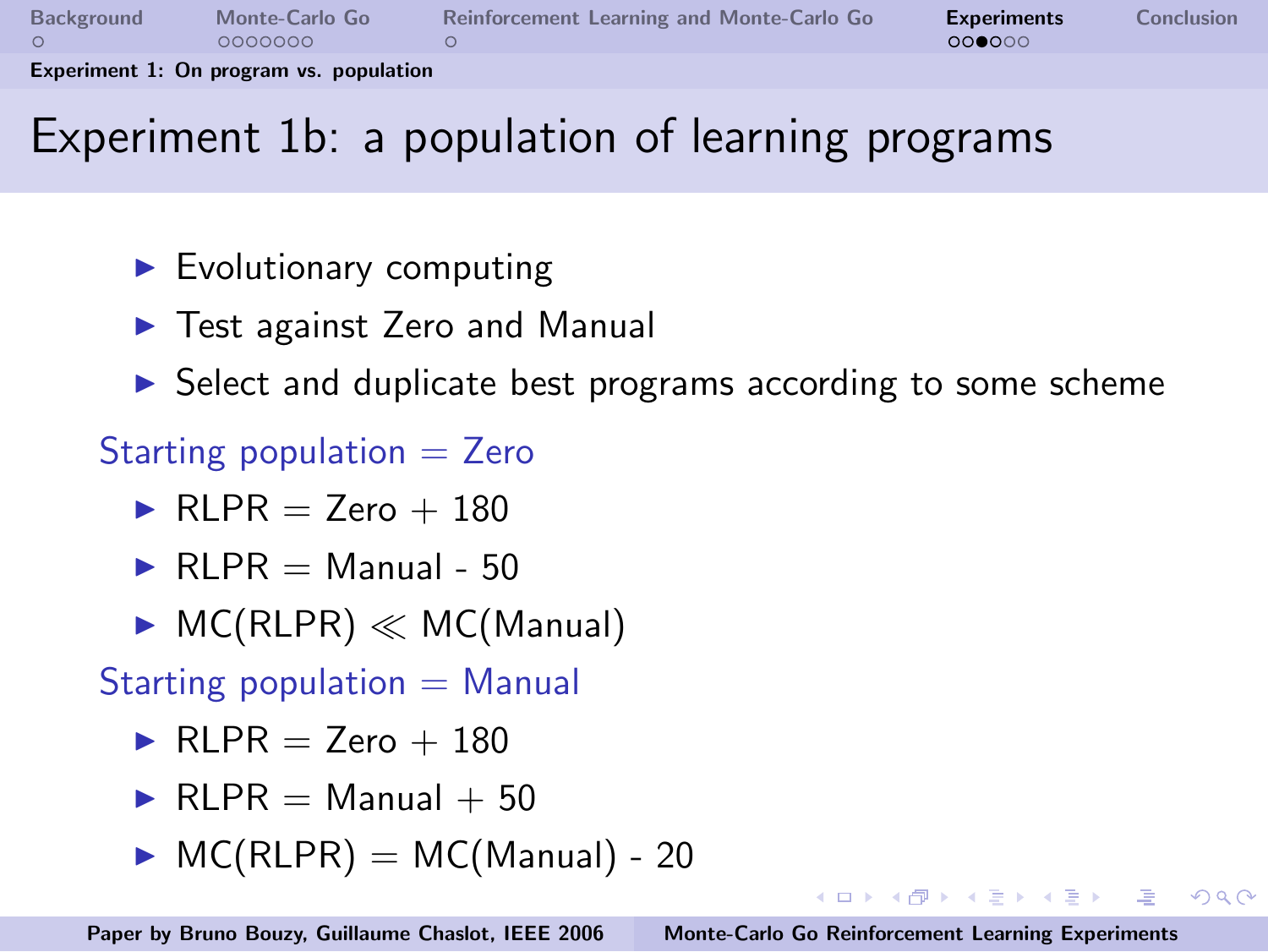| Background                              | Monte-Carlo Go | Reinforcement Learning and Monte-Carlo Go | <b>Experiments</b> | Conclusion |  |
|-----------------------------------------|----------------|-------------------------------------------|--------------------|------------|--|
|                                         | 0000000        |                                           | 000000             |            |  |
| Experiment 1: On program vs. population |                |                                           |                    |            |  |

- $\triangleright$  RLPR programs have a tendency to determinism
- $\triangleright$  Using EC lowers the problem but does not remove it completely

 $(1, 1)$   $(1, 1)$   $(1, 1)$   $(1, 1)$   $(1, 1)$   $(1, 1)$   $(1, 1)$   $(1, 1)$   $(1, 1)$ 

 $\equiv$ 

 $OQ$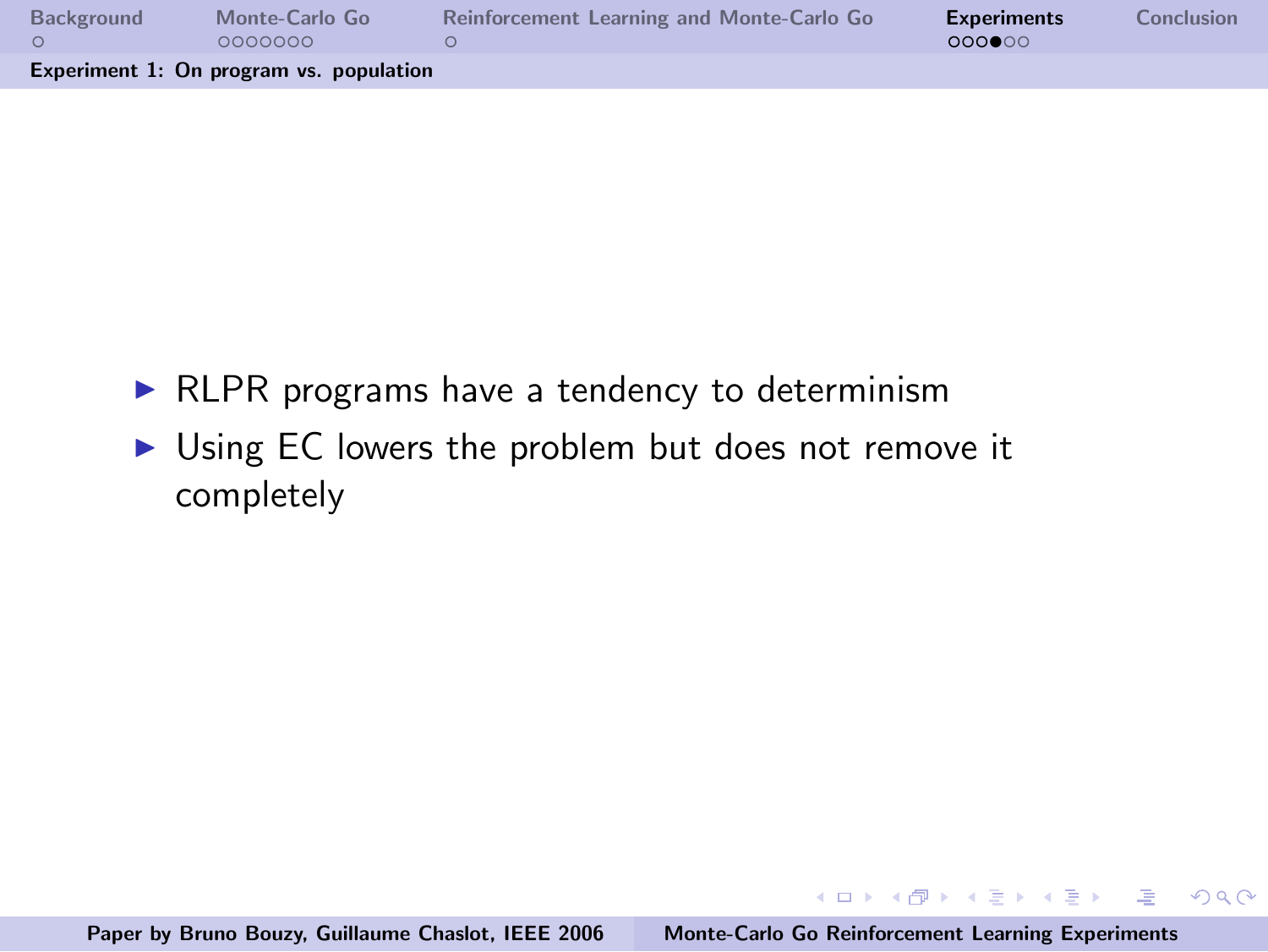| Background                                    | Monte-Carlo Go | Reinforcement Learning and Monte-Carlo Go | <b>Experiments</b> | Conclusion |
|-----------------------------------------------|----------------|-------------------------------------------|--------------------|------------|
|                                               | 0000000        |                                           | <u>റററററ</u> െ     |            |
| Experiment 2: relative difference at MC level |                |                                           |                    |            |

### Experiment 2: relative difference at MC level

- $\triangleright$  MC(RLPR) playes agains itself again
- $\blacktriangleright$  Update rule to avoid determinism for a pair of patterns a, b:

$$
exp(C(V_a - V_b)) = u_a/u_b
$$

$$
\delta = Q_a - Q_b - C(V_a - V_b)
$$

$$
Q_a = Q_a - \alpha \delta
$$

$$
Q_b = Q_b - \alpha \delta
$$

Paper by Bruno Bouzy, Guillaume Chaslot, IEEE 2006 [Monte-Carlo Go Reinforcement Learning Experiments](#page-0-0)

<span id="page-16-0"></span>マーター マーティング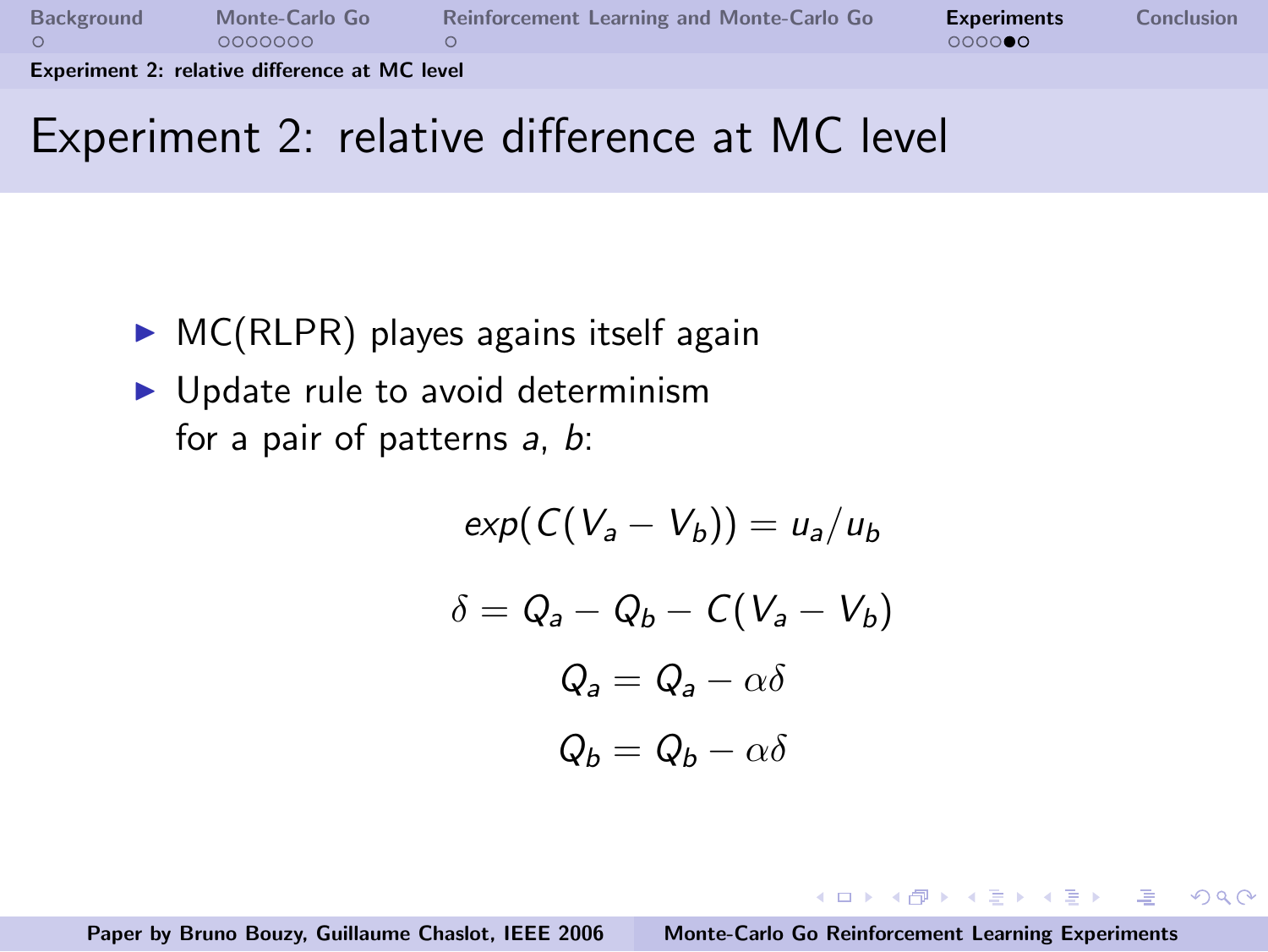| Background                                    | Monte-Carlo Go | Reinforcement Learning and Monte-Carlo Go | <b>Experiments</b> | <b>Conclusion</b> |
|-----------------------------------------------|----------------|-------------------------------------------|--------------------|-------------------|
|                                               | 0000000        |                                           | 00000              |                   |
| Experiment 2: relative difference at MC level |                |                                           |                    |                   |

 $9\times9$ 

- $M_c(RLPR) = MC(Manual) + 3$
- $19\times19$  (learning on  $9\times9$ )
	- $\triangleright$  MC(RLPR) = MC(Manual) 30

 $(1,1)$   $(1,1)$   $(1,1)$   $(1,1)$   $(1,1)$   $(1,1)$   $(1,1)$   $(1,1)$   $(1,1)$   $(1,1)$ 

压

 $OQ$